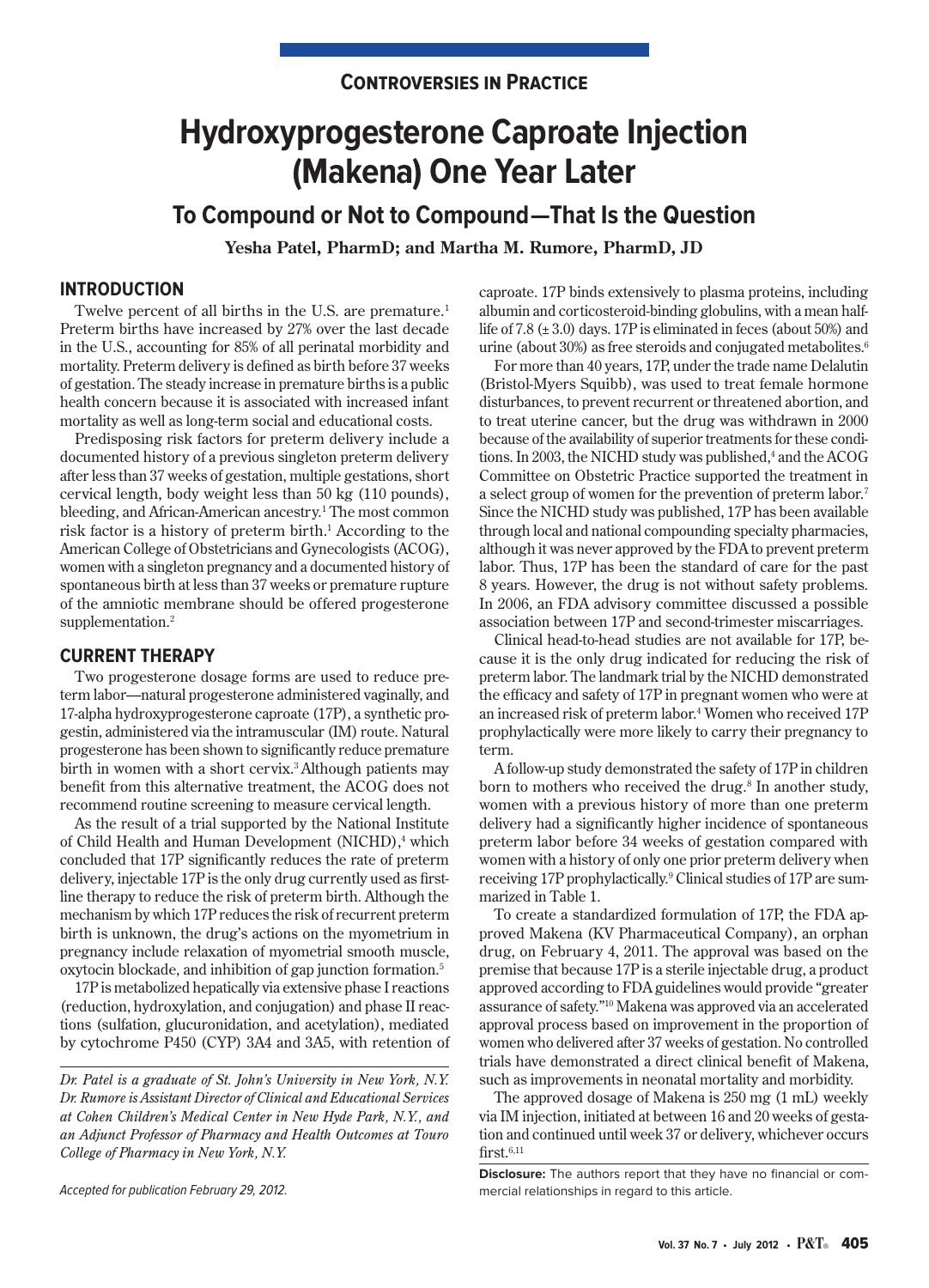| Table 1 Summary of Clinical Trials of 17-alpha Hydroxyprogesterone (17P)     |                              |                                                                                                                       |                                                                                                                     |                                                                                                                                                                                                                                                                                                                                                                                                                                                                    |                                                                                                                                                                                                                                                                                                              |
|------------------------------------------------------------------------------|------------------------------|-----------------------------------------------------------------------------------------------------------------------|---------------------------------------------------------------------------------------------------------------------|--------------------------------------------------------------------------------------------------------------------------------------------------------------------------------------------------------------------------------------------------------------------------------------------------------------------------------------------------------------------------------------------------------------------------------------------------------------------|--------------------------------------------------------------------------------------------------------------------------------------------------------------------------------------------------------------------------------------------------------------------------------------------------------------|
| <b>Author</b>                                                                | <b>Sample</b><br><b>Size</b> | <b>Intervention</b>                                                                                                   | <b>Primary</b><br><b>Outcome</b>                                                                                    | <b>Results</b>                                                                                                                                                                                                                                                                                                                                                                                                                                                     | <b>Conclusion</b>                                                                                                                                                                                                                                                                                            |
| Meis et al. $4$                                                              | 463                          | Castor oil placebo vs. 17P<br>injection (250 mg)                                                                      | Preterm delivery<br>before 37 weeks<br>of gestation                                                                 | Incidence of delivery at less than 37<br>weeks of gestation:<br>36.3% (17P) vs. 54.9% (placebo)<br>RR, 0.66 (CI, 0.54-0.81)<br>Incidence of delivery at less than 35<br>weeks of gestation:<br>20.6% (17P) vs. 30.7% (placebo)<br>RR, 0.67 (CI, 0.48-0.93)<br>Delivery at less than 32 weeks of<br>gestation:<br>11.4% (17P) vs. 19.6% (placebo)<br>RR, 0.58 (CI, 0.37-0.91)                                                                                       | Women who received<br>prophylactic 17P<br>were more likely to<br>carry their pregnancy<br>to term, thereby<br>reducing the rate of<br>recurrent preterm<br>delivery.<br>17P reduced<br>the likelihood<br>of enterocolitis.<br>intraventricular<br>hemorrhage, and the<br>need for supplemental<br>oxygen.    |
| Northen et al. <sup>8</sup>                                                  | 278                          | Follow-up to study by<br>Meis et al. $4$                                                                              | Health outcomes in<br>children exposed to<br>17P in second and<br>third trimesters                                  | No significant differences between 17P<br>and placebo<br>1. Ages and Stages Questionnaire<br>2. Diagnoses received from health<br>care professional<br>3. Survey questionnaire and<br>caregiver's assessment<br>4. Physical examination                                                                                                                                                                                                                            | Use of 17P was safe<br>in children born to<br>mothers who received<br>the drug.                                                                                                                                                                                                                              |
| Joy et al. <sup>9</sup><br>$Cl =$ confidence interval: $RR =$ relative risk. | 1,177                        | Formulation used in<br>study by Meis et al. in<br>outpatient setting at 16 to<br>26.9 weeks of gestation <sup>4</sup> | Factors predisposing<br>high-risk women<br>receiving 17P to<br>develop preterm<br>labor (retrospective<br>analysis) | No significant differences between<br>women hospitalized and diagnosed<br>with preterm labor at less than 34<br>weeks of gestation and those without<br>preterm labor.<br>Recurrent preterm labor occurred in<br>73.3% of women with preterm labor at<br>less than 34 weeks.<br>Maternal age, marital status, race,<br>tobacco use, cervical cerclage<br>(tracheloplasty), gestational age at start<br>of 17P, and Medicaid status were similar<br>between groups. | Women with a history<br>of more than one<br>preterm delivery had<br>a significantly higher<br>incidence and rate of<br>spontaneous preterm<br>labor at less than 34<br>weeks compared with<br>women with a history<br>of only one previous<br>preterm delivery when<br>administered 17P<br>prophylactically. |

## **PHARMACOECONOMICS**

## **Costs**

The initial acquisition cost of Makena was set at \$1,440 per injection; thus, for 18 to 20 injections, the total cost was about \$30,000 per pregnancy. The drug's initial cost was subsequently cut by 55%, to \$690 per injection (about \$15,000 per pregnancy) and was supplemented by Medicaid rebates and expanded patient-assistance programs. Because the cost of Makena is almost 50 times greater than that of the compounded form of 17P (\$15 per injection, for a total cost of about \$300 for 18 to 20 injections), the use of 17P from a compounding pharmacy offers a significant cost savings compared with Makena.

On March 30, 2011, in direct response to the pricing of Makena, the FDA released the following statement:<sup>12</sup>

In order to support access to this important drug, at this time and under this unique situation, FDA does not intend to take enforcement action against pharmacies that compound hydroxyprogesterone caproate based on a valid prescription for an individually identified patient unless the compounded products are unsafe, of substandard quality, or are not being compounded in accordance with appropriate standards for compounding sterile products.

The FDA has always been afforded proper deference in interpreting its enabling statute and possesses enforcement discretion with respect to violations of the Federal Food, Drug, and Cosmetic Act for compounded drug products.13 The FDA prioritizes enforcement actions related to compounded drugs using a risk-based approach, giving the highest enforcement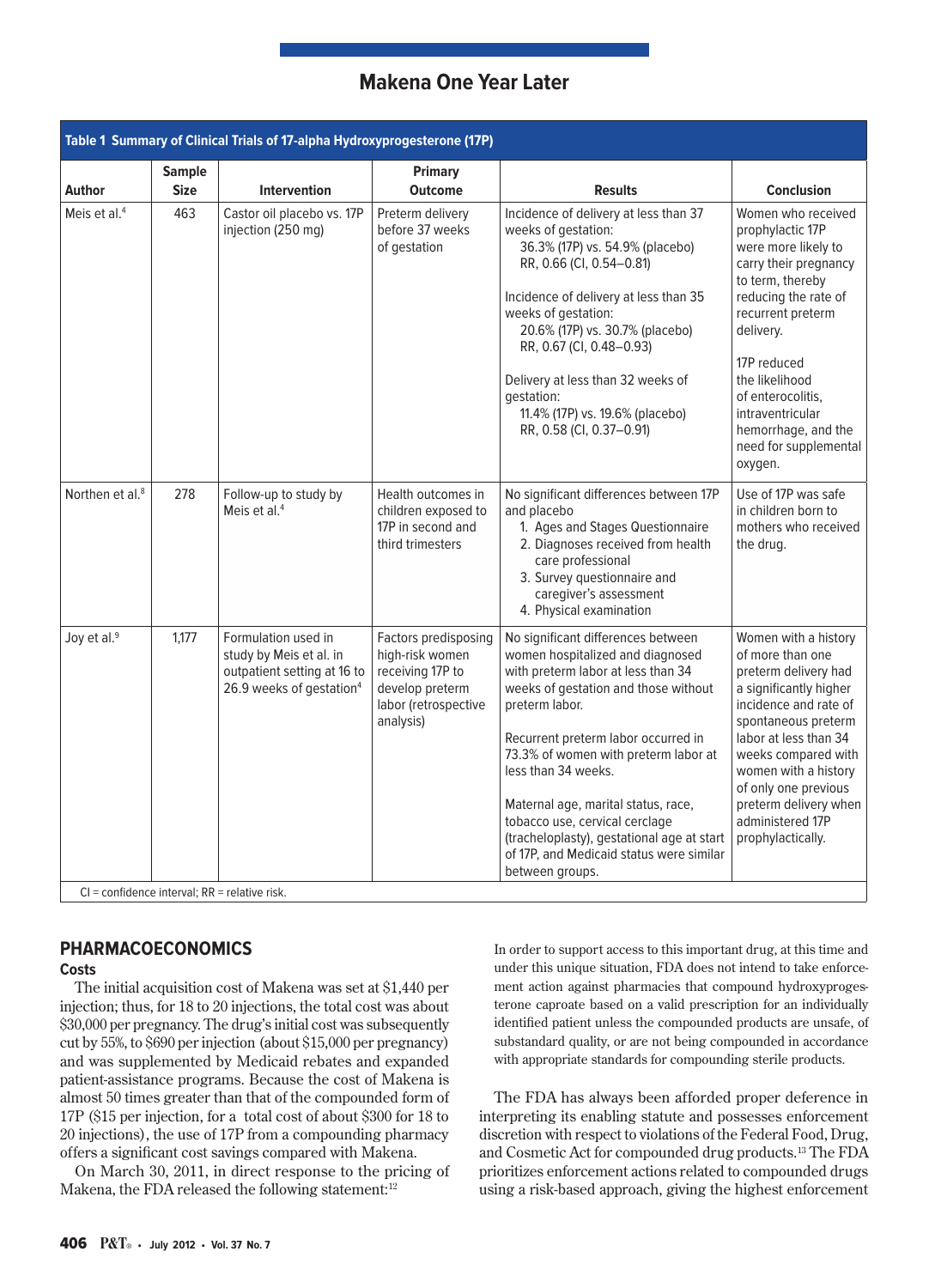priority to pharmacies that compound products that are causing harm or that amount to health fraud. The FDA does not ordinarily exercise its enforcement authority against a compounding pharmacy if the medication is dispensed within the confines of a pharmacist–prescriber–patient relationship; if the drug is adequately labeled to ensure proper use; and if the pharmacy adheres to the National Association of Boards of Pharmacy Good Compounding Practices or to equivalent state good-compounding regulations.

17P continues to be available at a lower cost to patients at compounding pharmacies. On April 1, 2011, the ACOG and the Society for Maternal Fetal Medicine (SMFM) released a joint statement pertaining to the FDA's decision about the use of compounded 17P:14

[While] there are clear benefits to having an FDA-approved version of 17P, there is no evidence that Makena is more effective or safer than the currently used compounded version. In fact, the evidence used to obtain FDA approval for Makena relied primarily on data obtained using the compounded product.

Subsequently, KV, the ACOG, and the SMFM issued a revised statement to clarify that the NICHD study was conducted using Makena and that compounded Makena and 17P are not identical. Although the compounded Makena and 17P contain the same active ingredient in the same concentration, with castor oil as an inactive ingredient, only Makena contains preservatives (benzyl benzoate and benzyl alcohol). Based on the active ingredient, however, compounded 17P is considered clinically interchangeable with Makena. The ACOG and the SMFM have reiterated that access to FDA-approved Makena for patients with the appropriate clinical indication is an important public health policy.

In October 2011, the manufacturer conducted testing regarding variability in the potency and purity of samples of bulk 17P active ingredients and compounded 17P products. Testing determined that eight out of 10 active ingredient samples and 16 out of 30 finished product vials failed to meet FDA standards for known impurities. One of 10 active ingredient samples and five of 30 finished product vials failed FDA potency standards. At that time, FDA issued the following statement, "…As with other approved drugs, greater assurance of safety and effectiveness is generally provided by the approved product than by a compounded product."15 The International Academy of Compounding Pharmacists has stated its intention to conduct an independent analysis.

On November 9, 2011 the FDA announced it would review potency and purity data on the compounded versions of 17P. On June 15, 2012, FDA released its findings. All 16 samples of the active pharmaceutical ingredient passed the USP tests for potency and total purity used in the Makena NDA. However, all 16 failed to meet the limit for unidentified impurities used in the Makena application. While the impurities exceed the levels allowed in Makena, the FDA stated that they "do not raise safety concerns."

The FDA also tested 13 samples of compounded 17P. All samples met the Makena standard for total purity, but one sample was found to be subpotent. Two samples failed to meet the standard for unidentified impurities.15 The FDA stated: "The

FDA emphasizes that it is applying its normal enforcement policies for compounded drugs to compounded hydroxyprogesterone caproate. The compounding of any drug, including hydroxyprogesterone caproate, should not exceed the scope of traditional pharmacy compounding."

The FDA also once again identified what it will not consider to be compounding: "Compounding large volumes of drugs that are copies of FDA-approved drugs circumvents important public health requirements, including the Federal Food, Drug, and Cosmetic Act." Thus, although FDA will allow the continued compounding of 17P by pharmacies, its statement is vague.

#### **Orphan Product Status**

As an orphan product, Makena received 7 years of exclusivity. By statutory definition, orphan products must be clinically indicated for not more than 200,000 patients; otherwise, if the patient population exceeded 200,000, the manufacturer would be unlikely to recoup its investment in research and development (R&D). According to the March of Dimes, one in eight births in the U.S. is premature, which equates to the need for treatment of nearly 200,000 mothers.

KV claims that it spent more than \$1 billion to bring Makena to market and \$60 million for research. However, in addition to receiving orphan drug status and 7 years of exclusivity under the Orphan Drug Act, along with accelerated approval and expedited review, the manufacturer received considerable federal assistance in the form of government-funded research. The FDA clearly noted in its statement that the approval of Makena was based on such research. Some would argue that perhaps the Orphan Drug Act is too generous in allowing companies to designate readily available drugs, such as 17P or colchicine, as orphan drugs.

#### **Availability**

The FDA's approval of Makena was also intended to increase access to the drug and to simplify its acquisition. However, KV limited the distribution of Makena to CuraScript, Inc., and CVS Caremark Corp., thereby restricting access and increasing the price for plan sponsors that did not have those companies within their networks. Moreover, it was anticipated that the original cost of the drug would make health care, in terms of prenatal care, less affordable for everyone with commercial insurance and would cause major issues for Medicaid budgets across the 50 states.

On March 30, 2011, the Center for Medicaid, CHIP (Children's Health Insurance Program) and Survey & Certification (CMCS) announced that compounded 17P would be covered by state Medicaid plans. The announcement said that the states might choose to pay for the extemporaneously compounded hydroxyprogesterone caproate as an active pharmaceutical ingredient that can be covered under the "medical supplies, equipment, and appliances suitable for use in the home" portion of home health.16

The International Academy of Compounding Pharmacists locator service (www.iacprx.org) was suggested as a resource to identify compounding pharmacies.

Even at the reduced price of \$690 per injection for Makena, the March of Dimes ended its 10-year relationship with KV. The ACOG stated, "This lower price still remains prohibitively high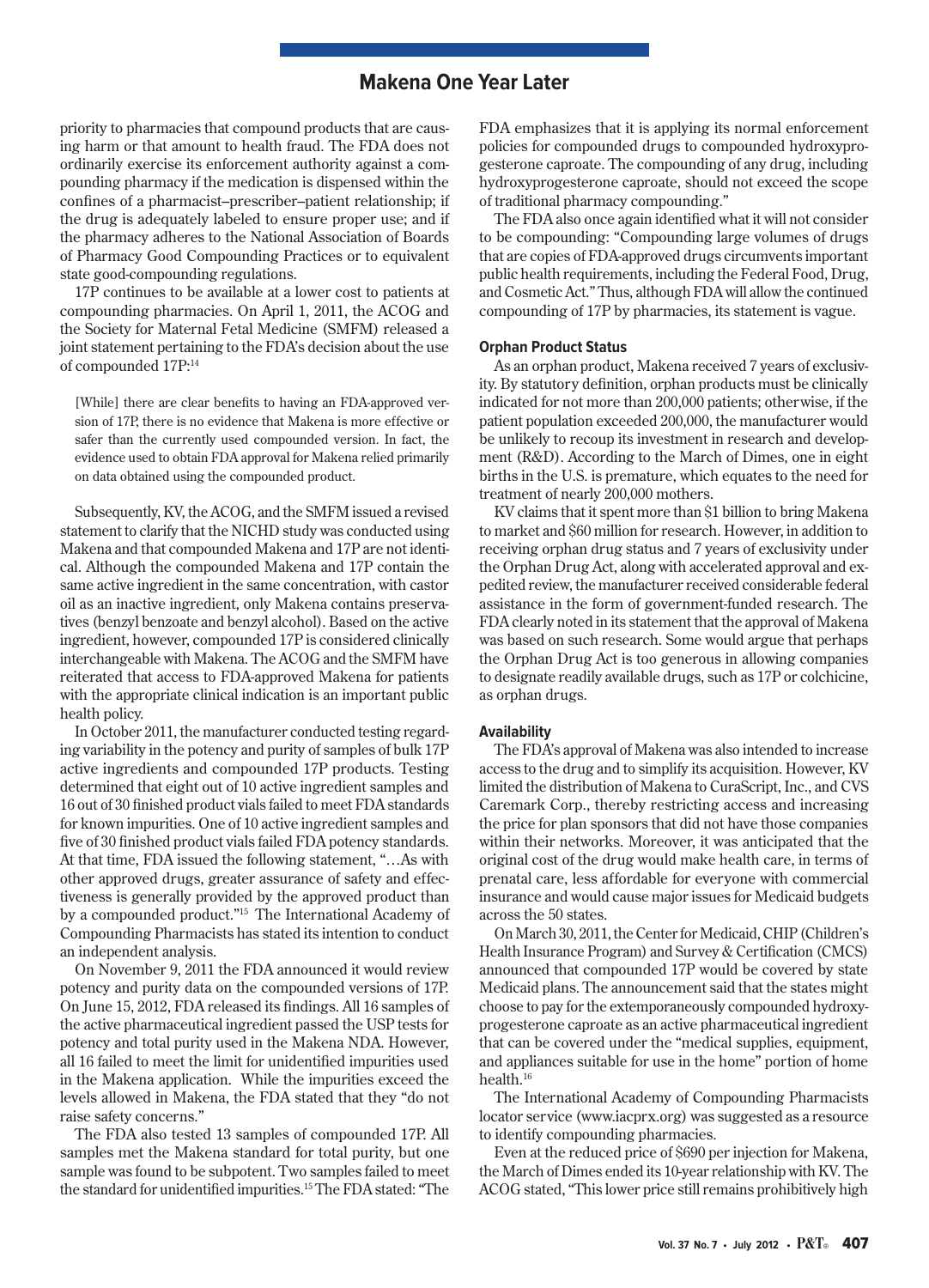for a safe and effective treatment that is currently available at a much lower price in the form of compounded 17P."14

The previous statement from the FDA specified that it would not undertake enforcement against compounding of the FDAapproved product (Makena) "in order to support access to this important drug at this time and under this unique situation."11

## **FORMULARY CONSIDERATIONS**

#### **Health Care Plans**

Health care plans currently offer four options: (1) they cover compounded 17P only; (2) they cover Makena with step therapy, requiring that compounded 17P be used first; (3) they cover Makena and compounded 17P equally; or (4) they cover Makena only.

Most health plans recognize that 17P, the active ingredient in both 17P and Makena, is present in the same concentration in both formulations and should have the same efficacy when 17P is compounded in a compounding pharmacy that complies with applicable regulations. As such, health plans have placed the compounded 17P on their formularies as first-line therapy, with precertification or prior approval required for Makena. Thus, most plans reqiring prior authorization have been covering both Makena and compounded 17P for years.17 Precertification helps to ensure that the treatment is both medically necessary and cost-effective.

Some plans are continuing to cover compounded 17P without prior authorization when billed with Healthcare Common Procedure Coding System (HCPCS) code J3490 (unclassified drugs) or J2675 (progesterone injection). 17P is also being covered under HCPCS code Q2042 (hydroxyprogesterone caproate injection) with the Current Procedural Terminology (CPT) code 96372 for therapeutic, prophylactic, or diagnostic injection.

Several health plans (e.g., Express Scripts) cover Makena only. For health plans with 200 members who require 17P annually, for example, this translates to about \$3 million in plan costs. Even though 17P does not completely prevent all preterm births and the costs associated with resultant preterm infants (e.g., the neonatal intensive-care unit), plans that deny coverage for compounded 17P or Makena run the risk of incurring such costs for women who do not take the medication and who go into preterm labor. In addition, the Institute of Medicine estimated that the average direct cost of medical care for a preterm infant in the U.S. is approximately \$33,000.18

Most health plans are limiting the use of Makena to FDAapproved indications and permit use of the drug only when all of the following criteria have been met: (1) a singleton spontaneous preterm birth (prior to 37 weeks of gestation) has been documented, (2) the member is pregnant with a single fetus, and (3) the prescribing physician is a specialist in obstetrics and gynecology.

For the most part, state Medicaid programs have also chosen the option in which patients must use compounded 17P first. Makena may be authorized based on the availability of compounding facilities or if the prescriber can document compelling and decisive clinical factors necessitating Makena.

Examples of the therapeutic limitations that have been placed on Makena are shown in Table 2 and Figure 1.19,20

#### **Table 2 Guidelines for Health Plan Coverage of Makena**

- Treatment should begin between 16 weeks 0 days and 20 weeks 6 days of gestation.
- • Treatment must end before week 37 (through 36 weeks 6 days)
- Coverage should be limited to a maximum total of 20 doses (16–36 weeks of gestation)
- Makena will not be approved for the following indications, because it is considered experimental, investigational, and of unproven medical efficacy:
	- Prevention of spontaneous preterm birth in women with:  $\blacksquare$  a short cervix with or without cerclage and no previous preterm birth
	- **Example 2** current multifetal pregnancy (twins or greater)
	- <sup>n</sup> previously medically indicated preterm birth
	- ° Initiation of Makena after 26 weeks 6 days of gestation

#### **Health Care Systems**

The FDA's approval of the 17P commercial product put hospital P&T committees in an untenable position, in that an equivalent non-approved formulation, compounded 17P, as used in the past, was now pitted against an FDA-approved product, Makena, at many times the price. Complicating matters further, alternative equivalent therapy for recurrent preterm labor is not available, because 17P is the only FDA-approved, first-line drug for preventing recurrent preterm labor in high-risk women.

Because extemporaneous compounding of injectable 17P would not be in violation of the law, would health system resources be better allocated by purchasing the active 17P powder (a formula is provided by the U.S. Pharmacopeia) or by outsourcing the compounding of 17P to a compounding pharmacy?

Should Makenabe considered for addition to the formulary or only if other means of obtaining 17P are exhausted?

Health care systems throughout the U.S. are grappling with these questions. Our P&T committee experience at New York–Presbyterian, the largest hospital in New York City, is discussed next.

The addition of Makena to New York–Presbyterian Hospital's formulary was requested because the non–FDA-approved 17P could not be identified by the pharmacy. Thus, staff personnel, including physicians, registered nurses, and nurse practitioners, could not administer the drug because hospital policy does not allow the use of externally acquired medications for inpatient use. New York–Presbyterian Hospital's policy prevents patients from bringing in their own supply of 17P to be administered during their hospital stay. Physicians often have difficulty obtaining medications for administration, especially if they are not on the formulary.

The requestor anticipated the use of Makena for 15 to 20 patients per month, with an average treatment duration of 20 weeks per patient, and noted that the use of Makena would be restricted to the antepartum service. The estimated cost of Makena to the hospital was projected at \$3,120,000 per year (20 patients per month  $\times$  12 months = 240 patients per year  $\times$  average duration of 20 weeks = 4,800 injections  $\times$  \$650 per injection =  $$3,120,000$  per year).

Many topics were debated when the possibility of adding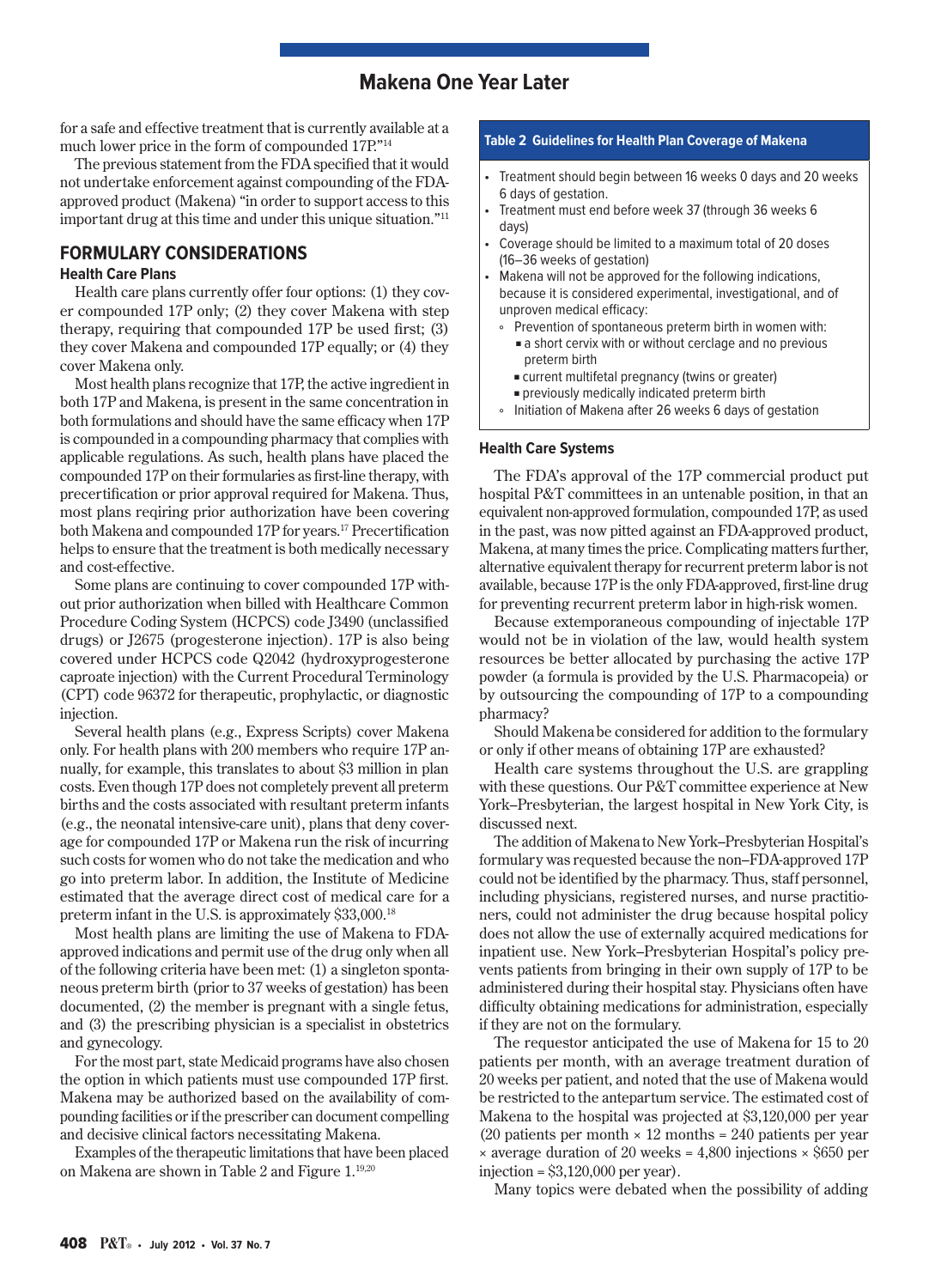

Makena was introduced to the P&T committee members. These issues included the quality of compounded 17P, the drug's cost-effectiveness, legal and social liabilities, health insurance coverage, and the ease of obtaining and administering the treatment to patients. Although outside vendors can compound 17P, quality assurance was considered variable compared with that of FDA-approved Makena, which undergoes strict quality-testing procedures. If the hospital contracted with an outside vendor to provide compounded 17P in the presence of an FDA-approved product, the hospital would be liable for a possible lawsuit if the compounded version failed to prevent preterm delivery and/or resulted in an adverse outcome to either the neonate or the mother. This liability was a disadvantage, because neither compounded 17P nor Makena has proved effective in eliminating preterm labor completely. The potential cost of liability far outweighed the cost of adding Makena to New York–Presbyterian Hospital's formulary.

In addition to the potential legal costs of not providing Makena, societal costs were considered as well. Premature infants are at risk for many complications, both at birth and throughout their life cycle, which has the potential to cost the hospital more than the price of the drug itself, ultimately consuming resources that could possibly benefit other patients. It was decided that the time spent by hospital personnel in acquiring the drug via a third-party vendor would be better spent in patient care and safety, adding yet another reason to approve the formulary-addition request––not to mention the cost to society if the premature neonate developed potential learning disabilities when mature, which would require additional resources, personnel, and money for education and work-related help.

A concern raised during the formulary review of Makena was based on a misinterpretation of the need to acquire the multidose vial for single-patient use. Makena is available in only one size, 5 mL––enough for five injections. It was originally presumed that if a health care practitioner needed only one injection, most of the vial's contents (worth about \$3,000) would be wasted. It was thought that because of the forms provided, each vial had to be registered for use in one patient, thus resulting in increased costs and potential waste if the patient did not need the five doses provided per vial. However, because this is a multidose vial, pharmacies have the option of dispensing multiple patient doses of 1 mL in a single vial.

After much deliberation, the P&T committee added Makena to the formulary, but its use was restricted to the antepartum service, specifically to women considered at high risk for preterm delivery, as defined by ACOG guidelines. It was agreed that restriction and authorization would act as a costcontainment method and would thus make Makena available to the potential 240 patients per year at risk for recurrent preterm labor.

Most of the recent requests for formulary additions have the potential to add millions of dollars to the pharmacy drugpurchasing budget. The P&T committee's responsibility to critically evaluate these requests remains very important, and each formulary-addition request receives extra scrutiny, especially when less expensive alternatives are available or when efficacy or safety is a concern. The addition of Makena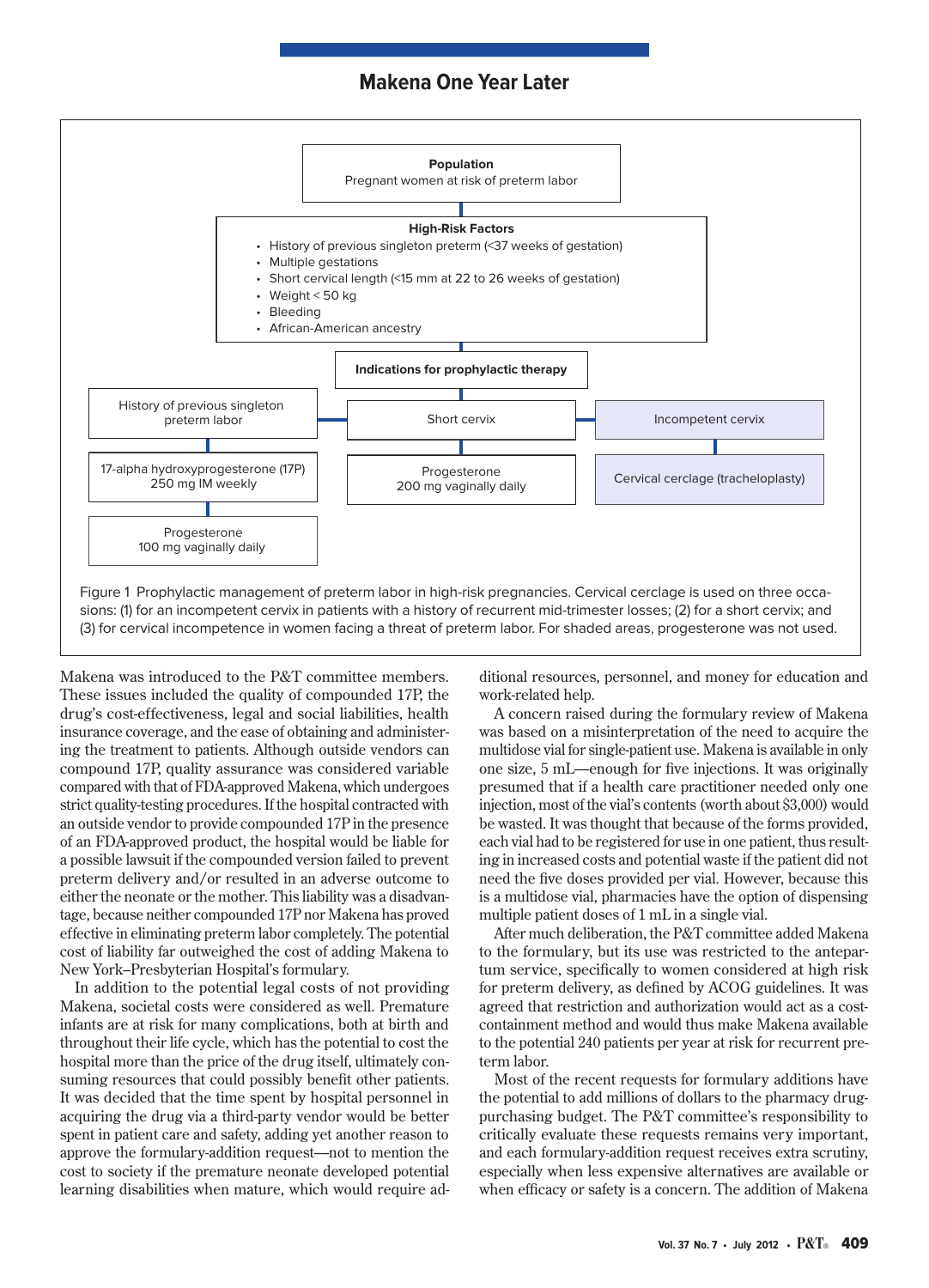proved controversial, not because *another* drug could have been used as an alternative but because the *same* drug could have been used as an alternative, albeit at a lower cost and via an independent distributor. The only difference between compounded 17P and Makena, in terms of final outcomes, was the quality assurance provided by an FDA-approved product compared with the potential variability in quality associated with compounding practices of pharmacists who are trained to "compound and dispense" medications.

The question is whether having an FDA-approved product actually improved efficacy or patient safety or whether patient safety was never in jeopardy; thus, did the introduction of Makena simply provide another profit avenue for pharmaceutical companies and undermine compounding pharmacies as compounders and dispensers of quality medications? The answer is not yet known.

#### **Other Liability Issues**

It is well established that using a compounded drug instead of an FDA-approved medication exposes physicians to liability if the patient has an untoward outcome. Quality-control procedures in compounding pharmacies are rarely as stringent or as comprehensive as the good manufacturing practices required by the FDA for approved products. In the case of a therapeutic failure of compounded 17P when Makena is available, the physician would be exposed to legal liabilities because the FDA does not test or approve compounded drugs.

Several studies have reported quality problems with compounded medications, including subpotency, superpotency, and contamination. The final compounded formulation is not an FDA-approved medication because it has not been fully tested for efficacy, safety, potency, sterility, dosage, or even stability. The FDA has stated that "the drugs that pharmacists compound are rarely FDA-approved and thus lack an FDA finding of safety and efficacy."21 There can be further liability if the patient is not fully informed about the risk of using the compounded substitute.

In the past, if a physician prescribed a compounded product knowing that there was an equivalent medication on the market, that itself was an FDA violation. Compounding is typically used to prepare medications that are not commercially available or that provide an alternative for patients who are allergic to an ingredient in a mass-produced product.<sup>22</sup> The FDA has taken the unusual step of announcing that it would allow pharmacies to continue to produce less expensive versions of 17P (at \$10 to \$20 per dose)––a move aimed at blunting the harsh criticism from Congress and professional groups that erupted after the manufacturer priced the drug at \$1,500 per dose and then warned compounders to essentially "cease and desist" via a letter.<sup>12</sup>

The FDA does not usually recommend that patients use compounded versions of FDA-approved drugs. In fact, the FDA's statement flies in the face of its own Compliance Policy Guide on compounding.23 The FDA Modernization Act is even clearer, stating that "the pharmacist or physician compounding … may not compound … any drug products that are essentially copies of a commercially available drug product."24

It is possible that the manufacturer will sue the FDA, arguing that it is disobeying its own regulations and is therefore in violation of the Administrative Procedures Act. Moreover, several state administrative codes or Pharmacy Practice Acts specify that compounding excludes the preparation pursuant to a prescription of drugs or devices that are commercially available.25 The issue may be decided if the FDA analyzes the sterility and potency of the compounded 17P and either corroborates or refutes the data that KV provided.

On November 2, 2011, a class action shareholder lawsuit was filed in the U.S. District Court for the Eastern District of Missouri, alleging that KV Pharmaceutical Company had issued false or misleading statements concerning the exclusive distribution rights for Makena and had falsely claimed that the FDA would enforce those rights. The complaint also alleges that the defendants failed to disclose that the drug's \$1,500 price would reduce the availability of Makena to "low-income and other at-risk groups."

No class has been certified in this action.<sup>26</sup> KV Pharmaceuticals' stock soared after the FDA's announcement on November 9, 2011, that it would review the potency and sterility of compounded 17P.

The entire controversy regarding injectable progesterone may become moot if a vaginal progesterone product receives FDA approval for the prevention of preterm birth. A gel product is currently approved for women undergoing fertility treatments and for those with secondary amenorrhea, but the gel was recently denied approval for preterm birth (Progest Gel 8%, Watson/Columbia).<sup>27</sup> The ACOG guidelines offer only general recommendations for progesterone use and are not specific to 17P.<sup>1</sup> The preferred formulation for progesterone remains unknown, and the ACOG guidelines do not endorse a specific formulation.

Studies continue to substantiate the efficacy of vaginal progesterone. In February 2012, a meta-analysis of five studies confirmed that routine screening with ultrasound of the cervix and treatment with vaginal progesterone can greatly reduce the rate of preterm birth in women with a short cervix and can reduce the complications of prematurity in their infants.<sup>28</sup> Vaginal progesterone at a dosage of between 90 and 200 mg daily reduced preterm delivery before week 28 by 50%. This treatment also reduced mortality in premature infants by 43%, respiratory distress syndrome by 52%, a weight of less than 3.5 pounds by 45%, the need for intensive care by 25%, and the need for mechanical ventilation by 34%.26 If vaginal progesterone prevents prematurity at rates that are comparable with or better than those of 17P, then 17P might be abandoned once again.

## **CONCLUSION**

The conflict between defending licensed manufacturers' exclusivity, which is costly but encourages future research, and not doing so, which may be less expensive initially but may risk future commercially funded research, is especially important in obstetrics and, specifically, in the diseases of pregnancy, for which no new medications have been introduced in the U.S. for decades. Atosiban, an oxytocin receptor antagonist licensed in Europe for uncomplicated preterm labor, exemplifies this conflict. Because of the cost of this drug, many hospitals have declined to add it to their formularies. Instead, less expensive sympathomimetics and off-label nifedipine (e.g., Adalat, Bayer; Procardia, Pfizer) are being used, with hospitals risking liability